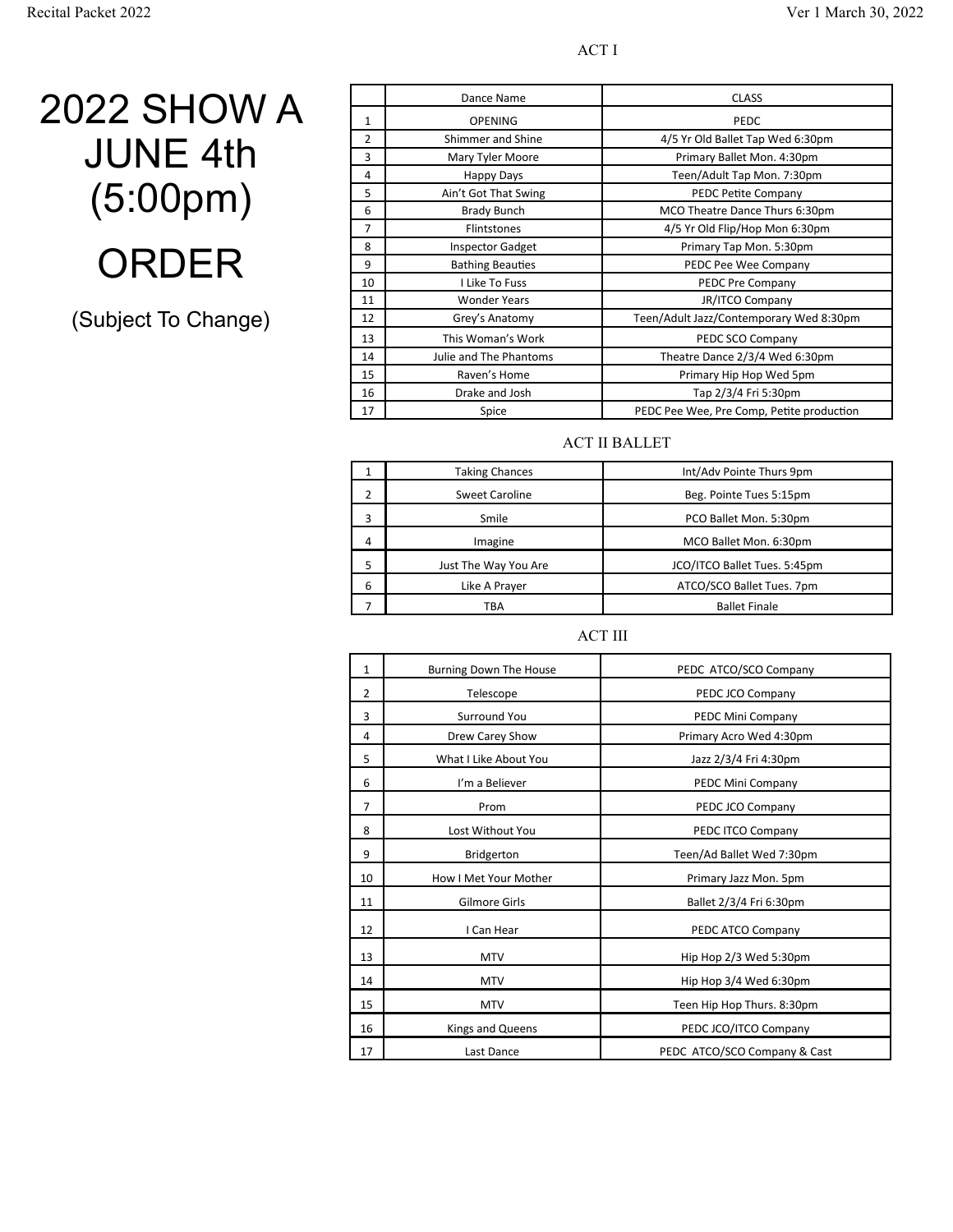#### ACT I

# 2022 SHOW B JUNE 5th (11 AM) ORDER

### (Subject To Change)

|                   | Dance Name                    | <b>CLASS</b>                   |
|-------------------|-------------------------------|--------------------------------|
| 1                 | <b>OPENING</b>                | PEDC ATCO/SCO Company          |
| 2                 | Shimmer and Shine             | 4/5 Yr Old Ballet/Tap Sat.10am |
| 3                 | Sesame Street                 | Creative Movement 1 Wed. 6pm   |
| 4                 | <b>Muppets</b>                | Elem. Tap Fri. 6:30pm          |
| 5                 | <b>Powerpuff Girls</b>        | 3 Yr. Old Flip Hop Sat.9:30am  |
| 6                 | Fraggle Rock                  | Intro Tap Thurs. 5:30pm        |
| 7                 | Scooby Doo                    | 4/5 Yr Old Flip Hop Sat. 9am   |
| 8                 | Kim Possible                  | Intro Acro Thurs. 5:30pm       |
| 9                 | I Love Lucy                   | Creative Movement 2 Sat. 9am   |
| 10                | Spiderman                     | Intro Hip Hop Thurs. 6:30pm    |
| 11                | Wandavision                   | Tap 1/2 Fri. 4:30pm            |
| $12 \overline{ }$ | Backyardigans                 | Intro Hip Hop Thurs. 4:30pm    |
| 13                | Spongebob                     | Jazz 1/2 Fri 6:30pm            |
| 14                | <b>Burning Down The House</b> | PEDC ATCO/SCO Company          |

#### ACT II

|                | What is Love                   | PEDC SCO Company               |
|----------------|--------------------------------|--------------------------------|
| 2              | Grey's Anatomy                 | Contemporary 1/2 Tues. 5:30pm  |
| 3              | I Can Hear                     | PEDC ATCO Company              |
| 4              | Cheers                         | Intro Ballet Mon 4:30pm        |
| 5              | Laverne and Shirley            | Ballet 1/2 Fri. 5:30pm         |
| 6              | <b>Fuller House</b>            | 5 Yr old Ballet/Tap Sat.10am   |
| $\overline{7}$ | Hannah Montana                 | Elem. Jazz Fri 5:30pm          |
| 8              | Girl Meets World               | Acro 1/2 Mon. 5:30pm           |
| 9              | Liv and Maddie                 | Intro Acro Thurs. 4:30pm       |
| 10             | Sister Sister                  | Hip Hop 1/2 Thurs. 7:30pm      |
| 11             | World of Color Disney          | Elem. Ballet Fri. 4:30pm       |
| 12             | High School Musical The Series | Intro Jazz Mon. 5:30pm         |
| 13             | RuPaul Drag Race               | Hip Hop 1/2 Mon. 6:30pm        |
| 14             | Last Dance                     | PEDC ATCO/SCO Company and Cast |